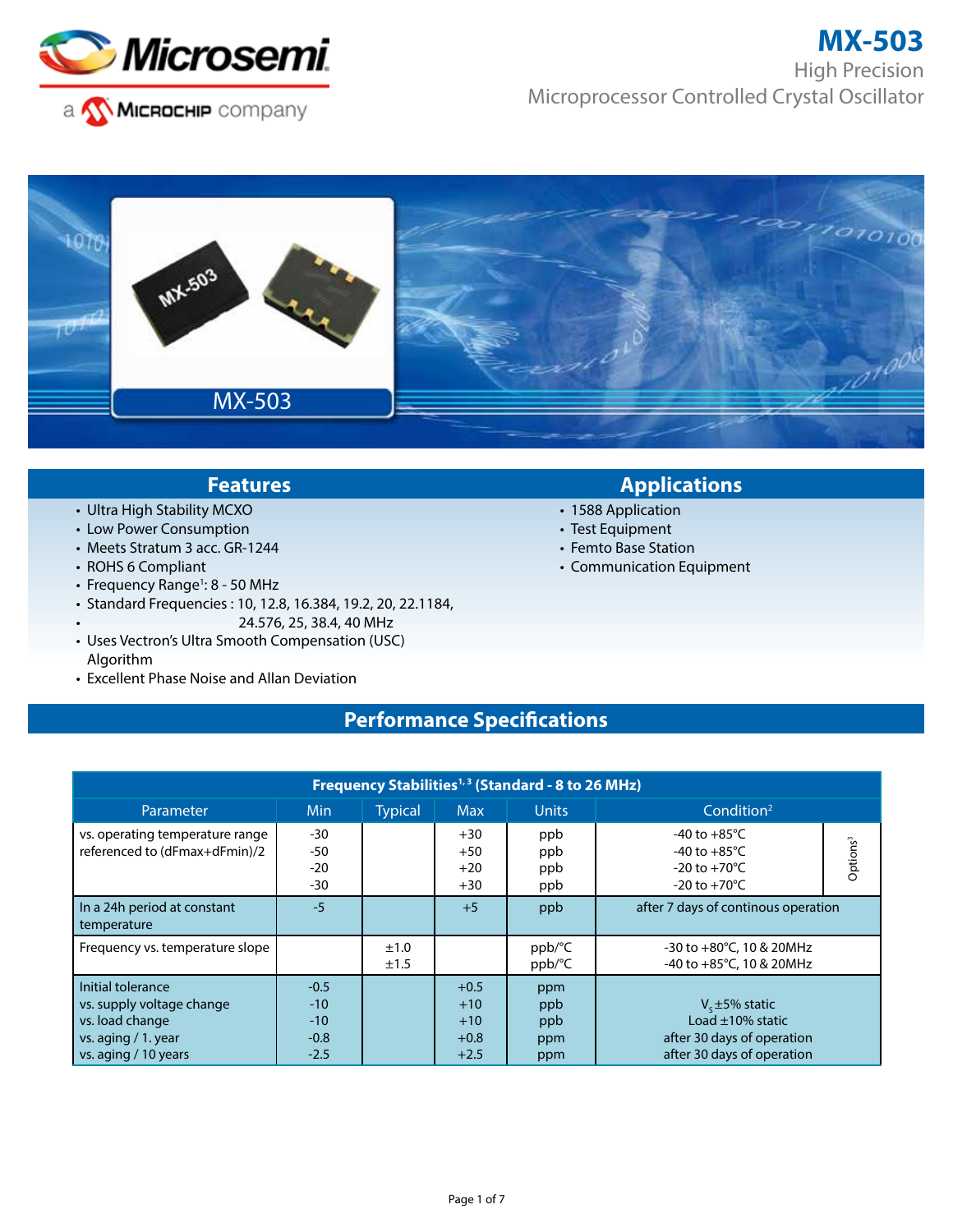# **Performance Specifications**

| Supply Voltage (V)               |                                                                                                                                              |                                                        |                                 |                                                          |                                                                   |  |
|----------------------------------|----------------------------------------------------------------------------------------------------------------------------------------------|--------------------------------------------------------|---------------------------------|----------------------------------------------------------|-------------------------------------------------------------------|--|
| Parameter                        | Min                                                                                                                                          | <b>Typical</b>                                         | <b>Max</b>                      | Units                                                    | Condition <sup>2</sup>                                            |  |
| Supply Voltage (standard)        | 3.135                                                                                                                                        | 3.3                                                    | 3.465                           | v                                                        |                                                                   |  |
| <b>Current Consumption</b>       |                                                                                                                                              |                                                        | $12 \overline{ }$               | mA                                                       | 8 - 50MHz                                                         |  |
| Supply Voltage (Option)          | 4,75                                                                                                                                         | 5                                                      | 5.25                            | $\vee$                                                   |                                                                   |  |
| <b>Current Consumption</b>       |                                                                                                                                              |                                                        | $\,8\,$                         | mA                                                       |                                                                   |  |
|                                  |                                                                                                                                              |                                                        | <b>RF Output</b>                |                                                          |                                                                   |  |
| Signal [standard]                |                                                                                                                                              |                                                        | <b>HCMOS</b>                    |                                                          |                                                                   |  |
| Load                             |                                                                                                                                              | 15                                                     |                                 | pF                                                       |                                                                   |  |
| Signal Level (Vol)               |                                                                                                                                              |                                                        | 0.3                             | v                                                        | $Vs = 3.3V$                                                       |  |
| Signal Level (Voh)               | 3                                                                                                                                            |                                                        |                                 | $\vee$                                                   | $Vs = 3.3V$                                                       |  |
| Duty Cycle                       | 45                                                                                                                                           |                                                        | 55                              | $\%$                                                     | @V/2                                                              |  |
| <b>Rise and Fall time</b>        |                                                                                                                                              |                                                        | 5                               | ns                                                       | 10 to 90 %                                                        |  |
|                                  |                                                                                                                                              |                                                        |                                 | Frequency Tuning (EFC) 8 to 26 MHz                       |                                                                   |  |
| <b>Tuning Range</b>              |                                                                                                                                              | Fixed frequency; No adjust                             |                                 |                                                          | Option <sup>3</sup>                                               |  |
| <b>Tuning Range</b>              | ±3.5                                                                                                                                         |                                                        | $+10$                           | ppm                                                      |                                                                   |  |
| Linearity                        |                                                                                                                                              |                                                        | $\overline{2}$                  | $\%$                                                     | 10 & 20MHz                                                        |  |
| <b>Tuning Slope</b>              |                                                                                                                                              |                                                        | Positive                        |                                                          |                                                                   |  |
| Control Input Impedance          | 20                                                                                                                                           |                                                        |                                 | kOhm                                                     |                                                                   |  |
| Control Voltage (V) Range        | 0.0                                                                                                                                          | 1.65                                                   | 3.3                             | $\mathsf V$                                              | @ 3.3V                                                            |  |
|                                  | 0.5                                                                                                                                          | 2.5                                                    | 4.5                             | V                                                        | @ 5V                                                              |  |
|                                  |                                                                                                                                              |                                                        | <b>Additional Parameters</b>    |                                                          |                                                                   |  |
| Phase Noise <sup>4</sup>         |                                                                                                                                              | $-65$<br>$-93$<br>$-118$<br>$-140$<br>$-154$<br>$-156$ |                                 | dBc/Hz<br>dBc/Hz<br>dBc/Hz<br>dBc/Hz<br>dBc/Hz<br>dBc/Hz | 1 Hz<br>10 Hz<br>100 Hz<br>@ 20MHz<br>1 kHz<br>10 kHz<br>100 kHz  |  |
| <b>Jitter</b>                    |                                                                                                                                              | 140                                                    |                                 | fs RMS                                                   | @ 12 kHz to 20 MHz                                                |  |
| <b>ADEV</b>                      |                                                                                                                                              |                                                        | 80                              | $E-12$                                                   | @ 1sec.                                                           |  |
|                                  |                                                                                                                                              |                                                        | 80                              | $E-12$                                                   | @10sec                                                            |  |
| Weight                           |                                                                                                                                              |                                                        | 2.0                             | g                                                        |                                                                   |  |
| Processing & Packing             |                                                                                                                                              | Handling & Processing Note                             |                                 |                                                          |                                                                   |  |
| <b>Reflow Profile</b>            |                                                                                                                                              | IPC / JEDEC J-STD-020 (latest version)                 |                                 |                                                          |                                                                   |  |
|                                  |                                                                                                                                              |                                                        | <b>Absolute Maximum Ratings</b> |                                                          |                                                                   |  |
| Supply Voltage (V)               | $-0.6$                                                                                                                                       |                                                        | 6.0                             | V                                                        |                                                                   |  |
| Output Load                      |                                                                                                                                              |                                                        | 50                              | pF                                                       |                                                                   |  |
| Operable Temperature Range       | $-40$                                                                                                                                        |                                                        | +85                             | °C                                                       |                                                                   |  |
| <b>Storage Temperature Range</b> | $-40$                                                                                                                                        |                                                        | $+90$                           | °C                                                       |                                                                   |  |
|                                  |                                                                                                                                              |                                                        | <b>Environmental Conditions</b> |                                                          |                                                                   |  |
| <b>Rapid Temperature Changes</b> |                                                                                                                                              |                                                        |                                 |                                                          | MIL-883-1010 Cond B 500 cycles -55/125C                           |  |
| Vibration                        |                                                                                                                                              |                                                        |                                 |                                                          | MIL-STD-883 Meth 2007 Cond A 20G 20-2000Hz 4x in each 3axis 4 min |  |
| Shock                            | MIL-STD-202 Meth 213B Cond. F; 1500g 0,5ms 6 shocks in each direction                                                                        |                                                        |                                 |                                                          |                                                                   |  |
| Solderability                    | J_STD_002C Cond A, Through hole device/ Cond. B, SMD 255C (diving time 50,5sec.)<br>Dip+Look with 8h damp pre-treatment: solder wetting >95% |                                                        |                                 |                                                          |                                                                   |  |
| <b>Solvent Resistance</b>        |                                                                                                                                              |                                                        |                                 | MIL-STD-883 Meth 2015 Solv. 1,3,4                        |                                                                   |  |
| <b>ESD</b>                       |                                                                                                                                              |                                                        |                                 | JESD22-A114F Class 1B; 10* 2000V                         |                                                                   |  |
| <b>Moisture Sensitivity</b>      |                                                                                                                                              |                                                        |                                 | Level 1 JESD22-A113-B                                    |                                                                   |  |
| RoHS Compliance                  | 100% ROHS Compliant                                                                                                                          |                                                        |                                 |                                                          |                                                                   |  |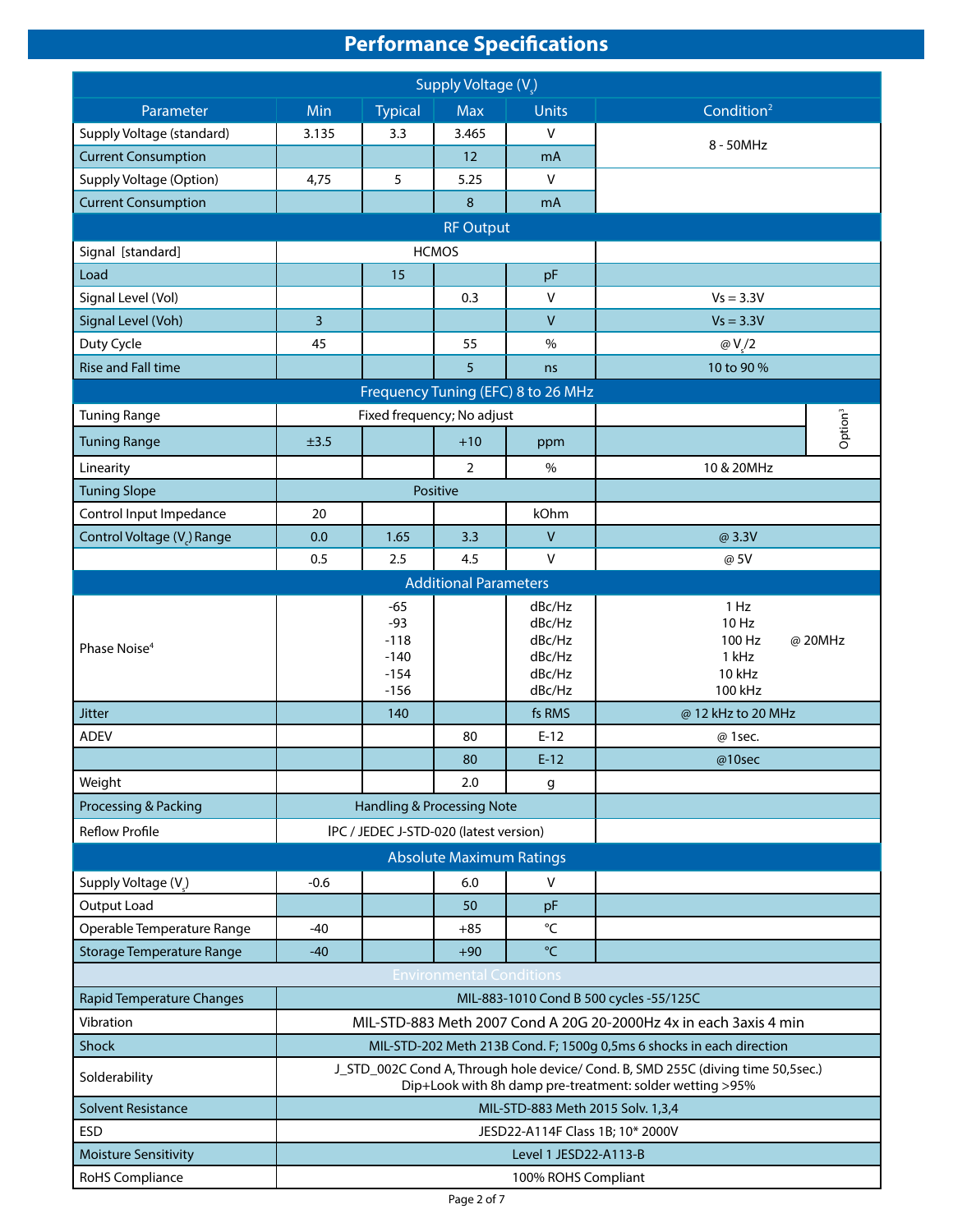# **Outline Drawing / Enclosure**







Dimensions in mm

G 287

| <b>MX-503</b> |                |  |  |  |  |
|---------------|----------------|--|--|--|--|
| Height "H"    | Pin Length "L" |  |  |  |  |
| 3 ጸ           | <b>NA</b>      |  |  |  |  |

| <b>Pin Connections</b> |                                   |  |  |  |  |
|------------------------|-----------------------------------|--|--|--|--|
|                        | Control Voltage Input (Vc) / N.C. |  |  |  |  |
|                        | Enable / N.C.                     |  |  |  |  |
| ર                      | Ground (Case)                     |  |  |  |  |
|                        | <b>RF-Output</b>                  |  |  |  |  |
| 5                      | N.C.                              |  |  |  |  |
|                        | Supply Voltage Input (Vs)         |  |  |  |  |

| <b>Enable true table (optional): MX-503</b> |                      |  |  |  |  |
|---------------------------------------------|----------------------|--|--|--|--|
| Pin <sub>2</sub>                            | Pin 4                |  |  |  |  |
| High                                        | Data                 |  |  |  |  |
| Open                                        | Data                 |  |  |  |  |
| Low                                         | <b>High Tristate</b> |  |  |  |  |

Padvorschlag<br>land pattern recommendation

 $5.08$ 

MВ

 $\blacksquare$ 

 $\frac{N}{60}$ 

 $2,5$ min.

1,3min.

Ţ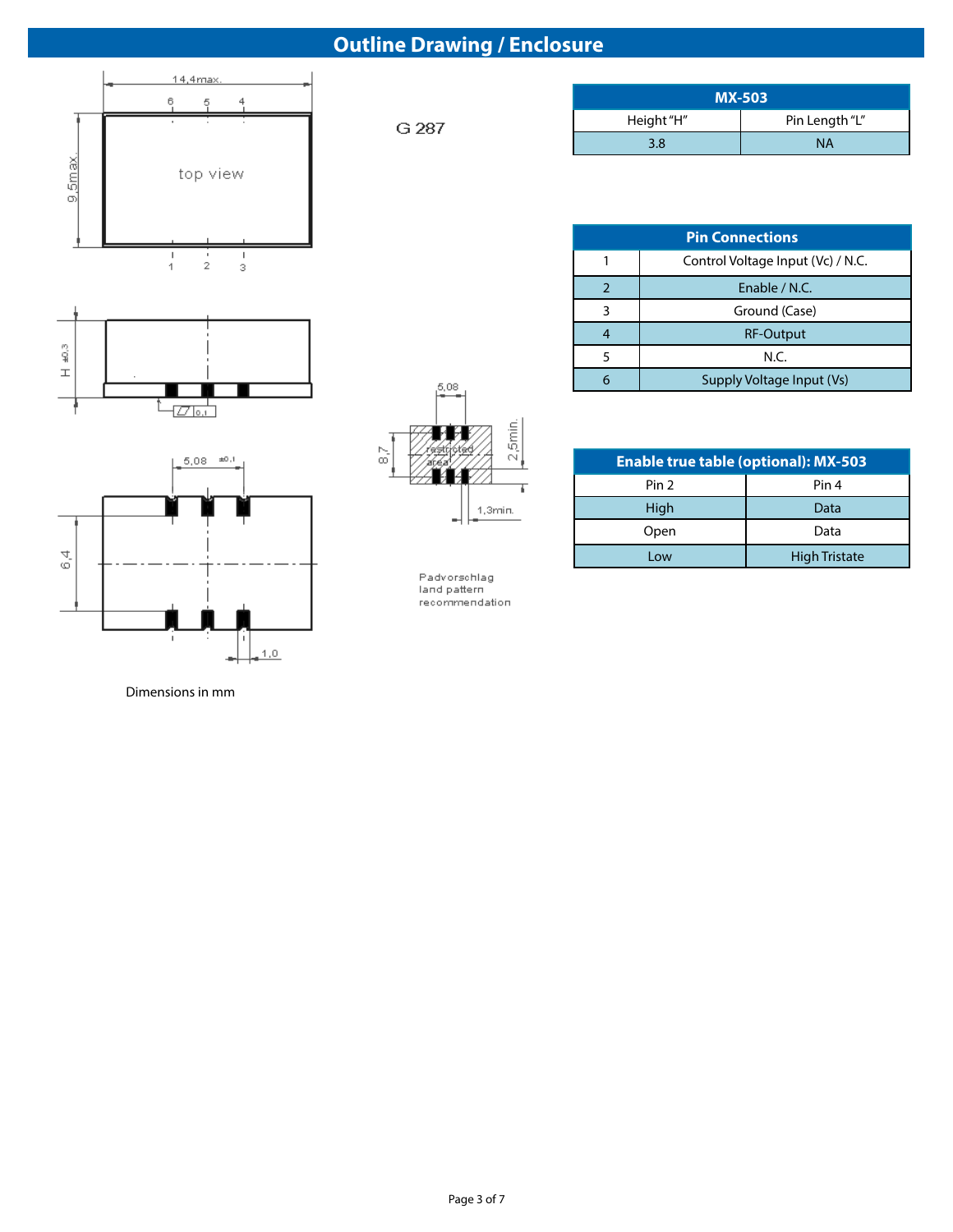## **Performance Data**

### **TDEV-without filter ADEV ADEV**





### **Temperature Stability Phase Noise<sup>4</sup> <b>Phase Noise**<sup>4</sup>



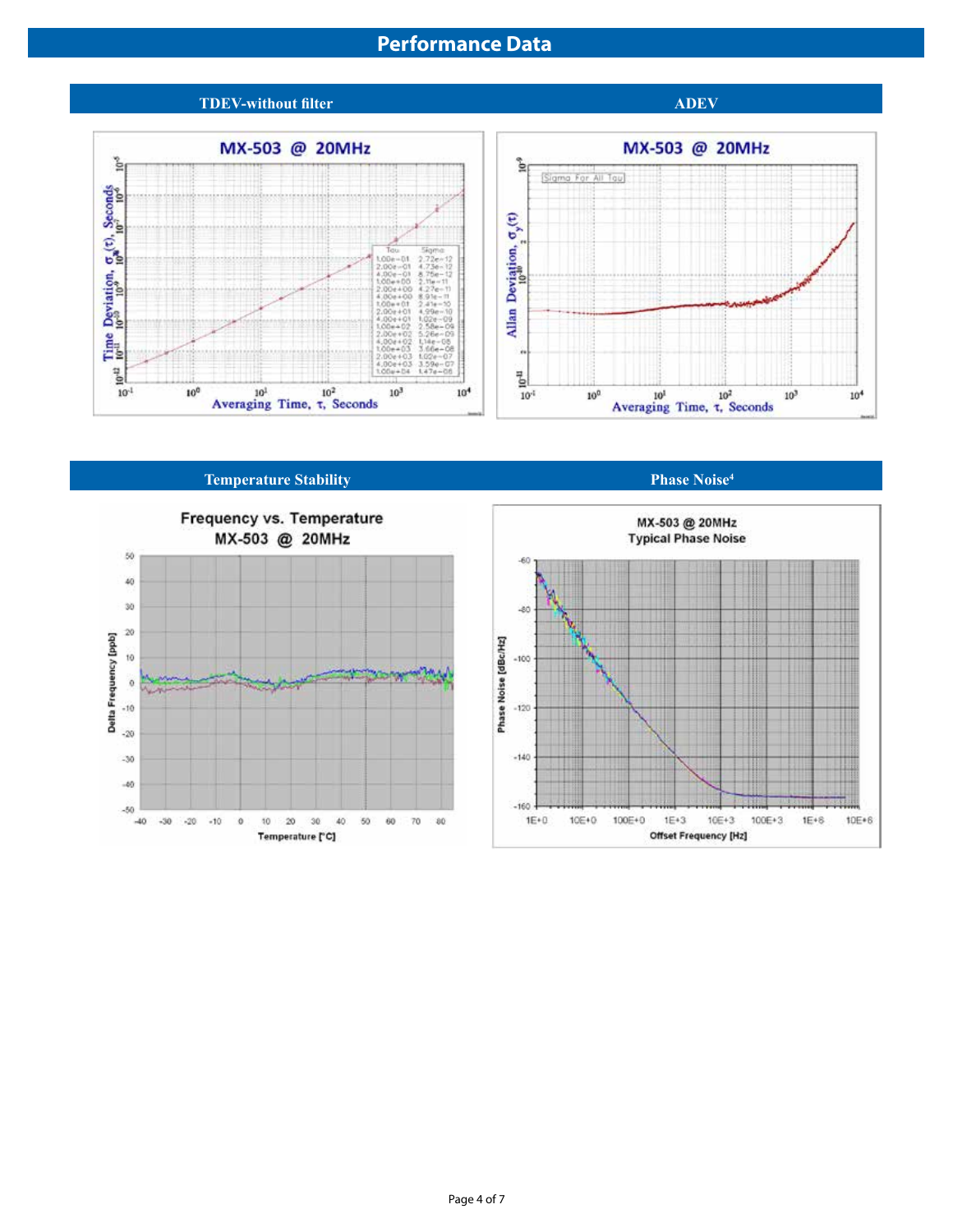



**Aging**



#### **Frequency vs. Load Frequency vs. Supply Voltage**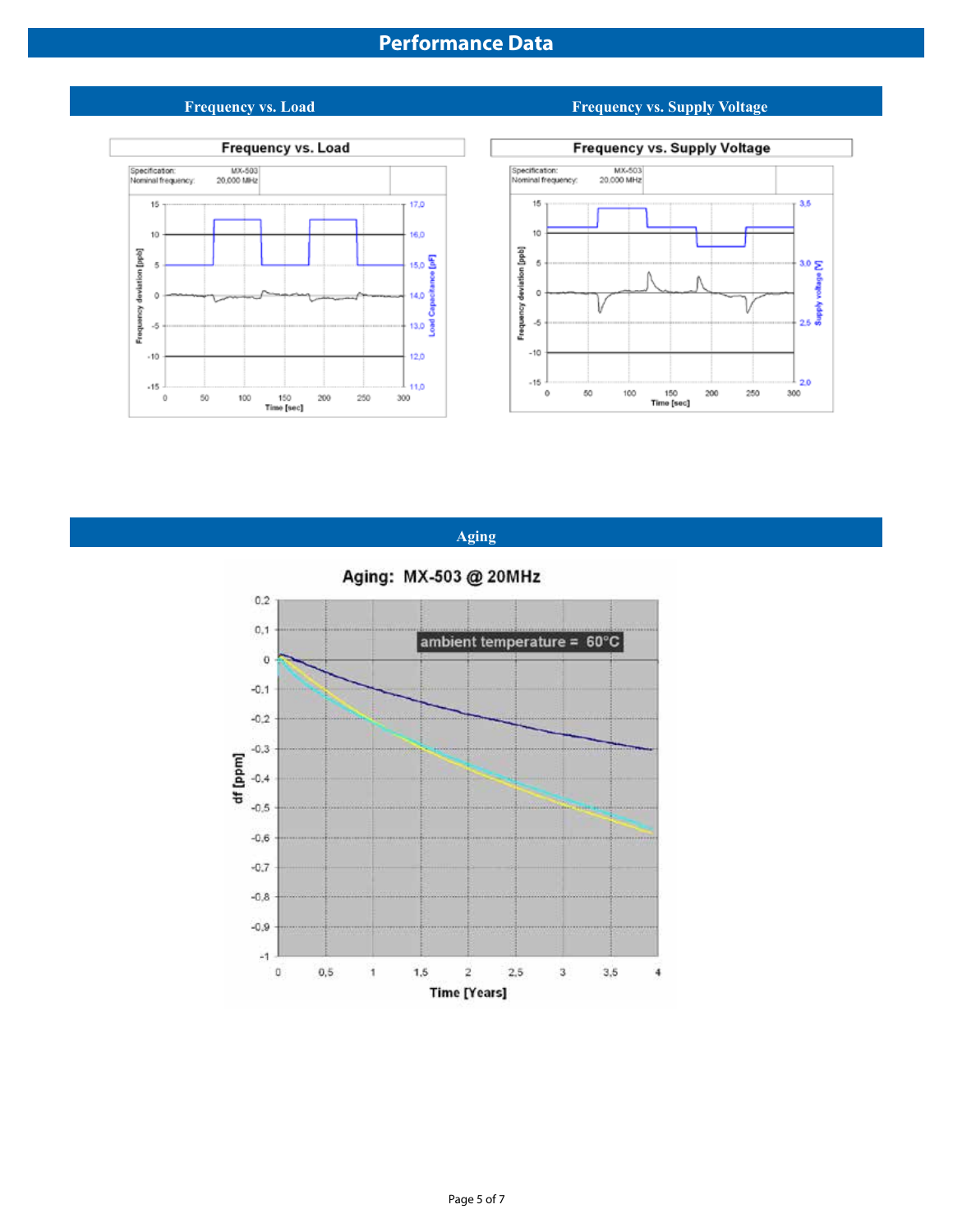TP: max 250°C (@ solder joint, customer board level)

Tp: max: 10…30 sec

Additional Information:

This SMD oscillator has been designed for pick and place reflow soldering

SMD oscillators must be on the top side of the PCB during the reflow process.



## **Standard Shipping Method (MX-503)**



| <b>Enclosure Type</b> | Tape Width W (mm) | Quantity per meter | Quantity per reel | Dimension P |
|-----------------------|-------------------|--------------------|-------------------|-------------|
| G287                  |                   | 83.5               | 850               |             |